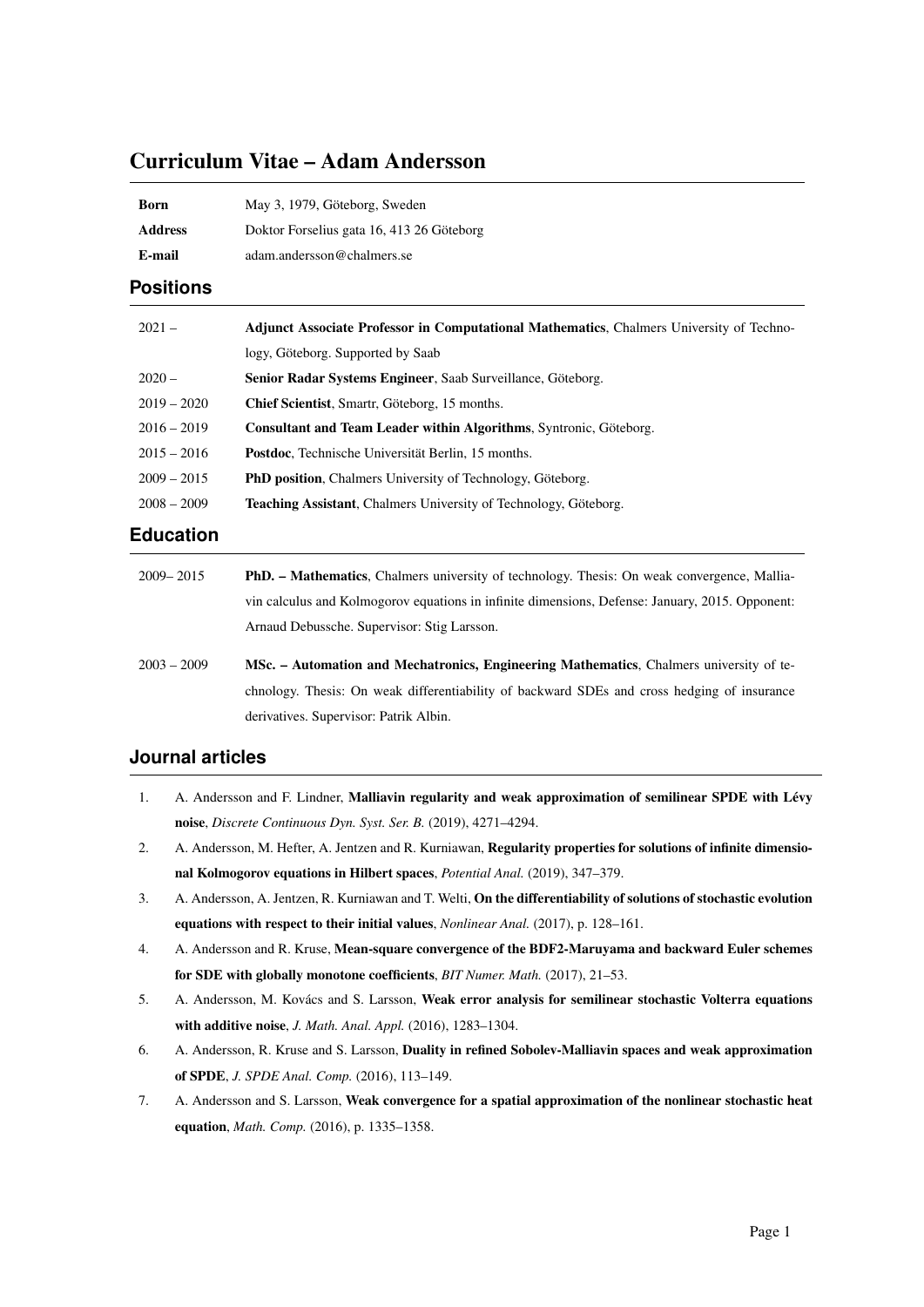# **Accepted articles**

8. A. Andersson, A. Jentzen and R. Kurniawan, Existence uniquness and regularity for stochastic evolution equations with irregular initial values, *J. Math. Anal. and Appl.*, 35 pages,

# **Submitted articles**

- 9. A. Andersson, A. Lang, A. Pettersson and L. Schroer, Finite element approximation of Lyapunov equations for the computation of quadratic functionals of SPDEs, arXiv:1910.05261 (2019), 41 pages.
- 10. A. Andersson and F. Lindner, Poisson Malliavin calculus in Hilbert space with an application to SPDE, arXiv:1703.07259 (2017), 48 pages.

### **Supervisor of PhD student:**

2020– Kasper Bågmark: Deep learning for the nonlinear filtering problem. Co-supervised with Annika Lang, Stig Larsson and Lennart Svensson.

### **Mentor of PhD student:**

2019 – Kristoffer Andersson Deep learning for stochastic control of Vlasov type SDE. Centrum Wiskunde & Informatica, Amsterdam, TU-Delft. Kristoffer is my former master student.

### **Industrial supervisor of master thesis projects:**

| 2021 | Axel Nathanson: Adaptive radar sensor scheduling with deep reinforcement learning, Chalmers/Saab.              |
|------|----------------------------------------------------------------------------------------------------------------|
|      | Ongoing.                                                                                                       |
| 2020 | Oskar Holmstedt and Elias Hölen Hannouch: Deep learning accelerated Bayesian estimation for state              |
|      | space models, Chalmers/Smartr.                                                                                 |
| 2020 | <b>Klara Granbom</b> On nonlinear machine learning methods for dose-response data in drug discovery, Chal-     |
|      | mers/Smartr/IRLAB.                                                                                             |
| 2020 | Anton Matsson and Victor Ohlsson: Learning customer behavior with generative adversarial imitation             |
|      | learning, Chalmers/Smartr.                                                                                     |
| 2018 | Kristoffer Andersson: Approximate stochastic control based on deep learning and forward backward               |
|      | stochastic differential equations, Chalmers/Syntronic.                                                         |
| 2018 | Gustaf Ehn and Hugo Werner: Scalable reinforcement learning for a simulated production line, Lund              |
|      | University/Syntronic.                                                                                          |
| 2017 | Robin Andersson: Sparse representation and image classification with the shearlet transform, Chal-             |
|      | mers/Syntronic.                                                                                                |
| 2017 | <b>David Lidberg and Viktor Blomqvist:</b> Swedish dialect classification using artificial neural networks and |
|      | Gaussian mixture models, Chalmers/Syntronic.                                                                   |
|      | Academic supervisor of master thesis projects:                                                                 |

2016 Leander Schroer: Numerical approximation of operator Riccati equations for distributed control of SPDE, TU-Berlin.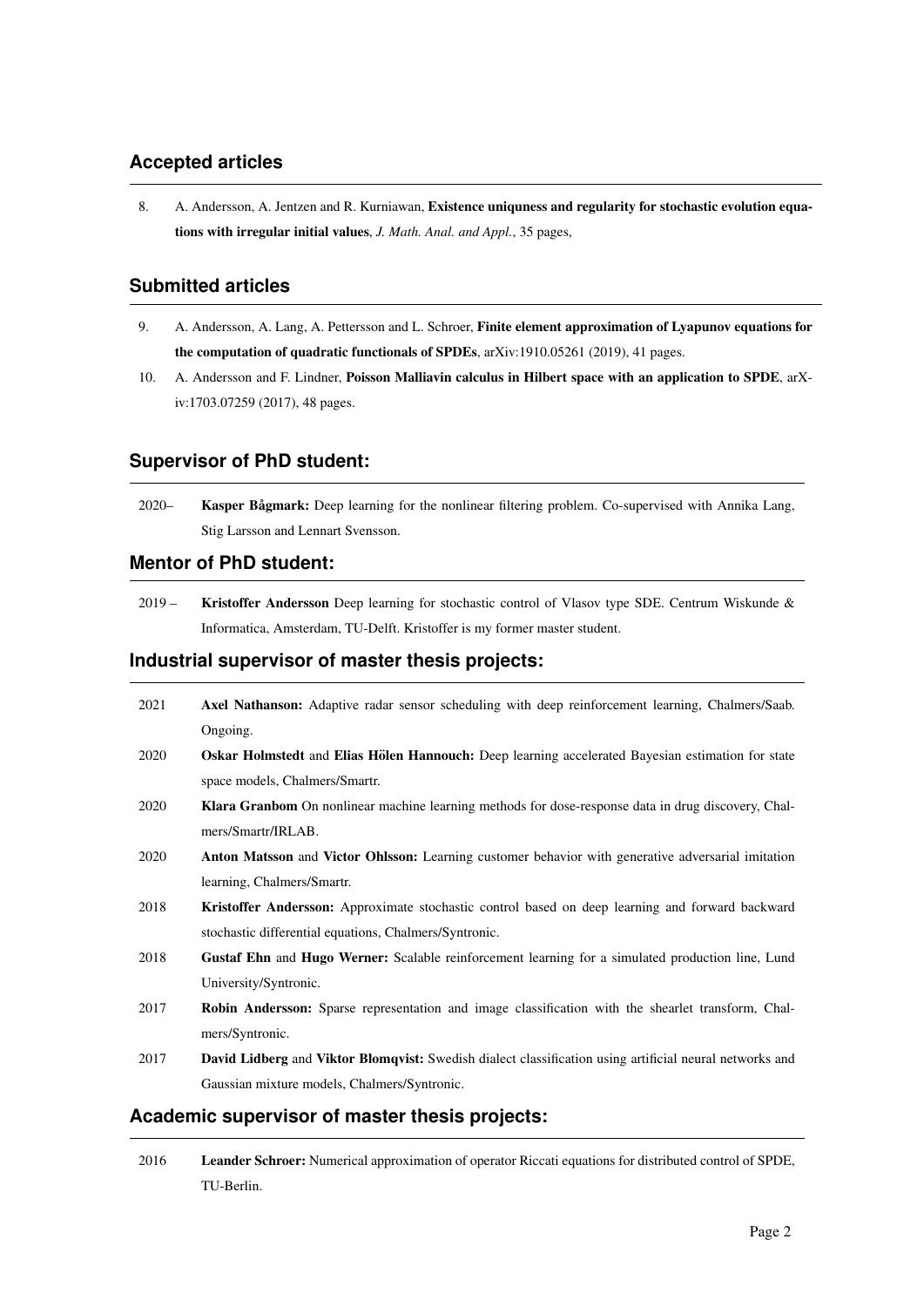## **Assistant supervisor of master thesis projects:**

| 2014 | <b>Yueleng Wang, Efficient computation of the strong and weak error for linear SDE. Chalmers.</b>           |
|------|-------------------------------------------------------------------------------------------------------------|
| 2013 | <b>Anna Persson</b> , A finite element approach to the option pricing model of Hobson and Rogers. Chalmers. |

#### **Invited conference talks**

| 2020 | Removing computational bottlenecks with deep learning, Gothenburg Artificial Intelligence Alliance,    |
|------|--------------------------------------------------------------------------------------------------------|
|      | Göteborg. https://www.youtube.com/watch?v=1jhtfrtuNqw(starts after 6h 35min).                          |
| 2019 | Scalable statistical and technical computations with deep learning, Statistikerträffen, Göteborg.      |
| 2018 | A deep BSDE method for stochastic optimal control in engineering, Stochastic Processes and Their       |
|      | Applications, Göteborg.                                                                                |
| 2015 | <b>Poisson Malliavin calculus for SPDE</b> , 4th Annual ERC Berlin-Oxford young researchers meeting on |
|      | applied stochastic analysis, Weierstrass Institute, Berlin.                                            |
| 2015 | Different approaches to weak convergence analysis for SPDE, Advances in Numerical Methods for          |

### **Contributed conference talks**

SPDEs, Institut Mittag-Leffler, Stockholm.

| 2014 | Weak convergence analysis for stochastic Volterra equations, Random Dynamics and Stochastic Nume-   |
|------|-----------------------------------------------------------------------------------------------------|
|      | rics. Mannheim. Poster and advert talk.                                                             |
| 2013 | A new approach to weak convergence of SPDEs, Workshop on random dynamical systems, Bielefeld.       |
| 2012 | Weak convergence analysis of numerical schemes of stochastic PDEs, The swedish mathematical society |
|      | easter meating, Luleå.                                                                              |
| 2012 | Weak convergence of a fully discrete scheme for the nonlinear stochastic heat equation, Stochastic  |
|      | Analysis and its Applications, Växjö, Sweden.                                                       |
| 2012 | Weak error of finite element approximations of a nonlinear stochastic heat equation, EPSRC Sympo-   |
|      | sium Workshop - Stoch. Anal. and Stoch. PDEs, Warwick.                                              |
|      |                                                                                                     |

# **Conferences (attendance only)**

| 2020 | WASP Winter Conference 2020, Linköping. |
|------|-----------------------------------------|
|------|-----------------------------------------|

- 2019 Gothenburg Artificial Intelligence Alliance, Göteborg.
- 2019 WASP Winter Conference 2019, Göteborg.
- 2018 Swedish Symposium on Deep Learning, Göteborg.
- 2018 Gothenburg Artificial Intelligence Alliance, Göteborg.
- 2017 Foundations of computational mathematics, Barcelona.
- 2016 The digital future, Zuse Institute Berlin.
- 2013 Numerical Analysis of Stochastic PDEs, Henri Lebesgue centre, Rennes.
- 2013 Summer School on KPZ eq. and Rough Paths, Henri Lebesgue centre, Rennes.
- 2012 Numerical Solutions of Stochastic PDEs, Univerity of Warwick.
- 2011 Stochastic Partial Differential Equations: Analysis, Numerics, Geometry and Modeling, ETH, Zürich.
- 2010 Stochastic Partial Differential Equations: Approximation, Asymptotics and Computation, Isaac Newton Institute for mathematical sciences, Cambridge.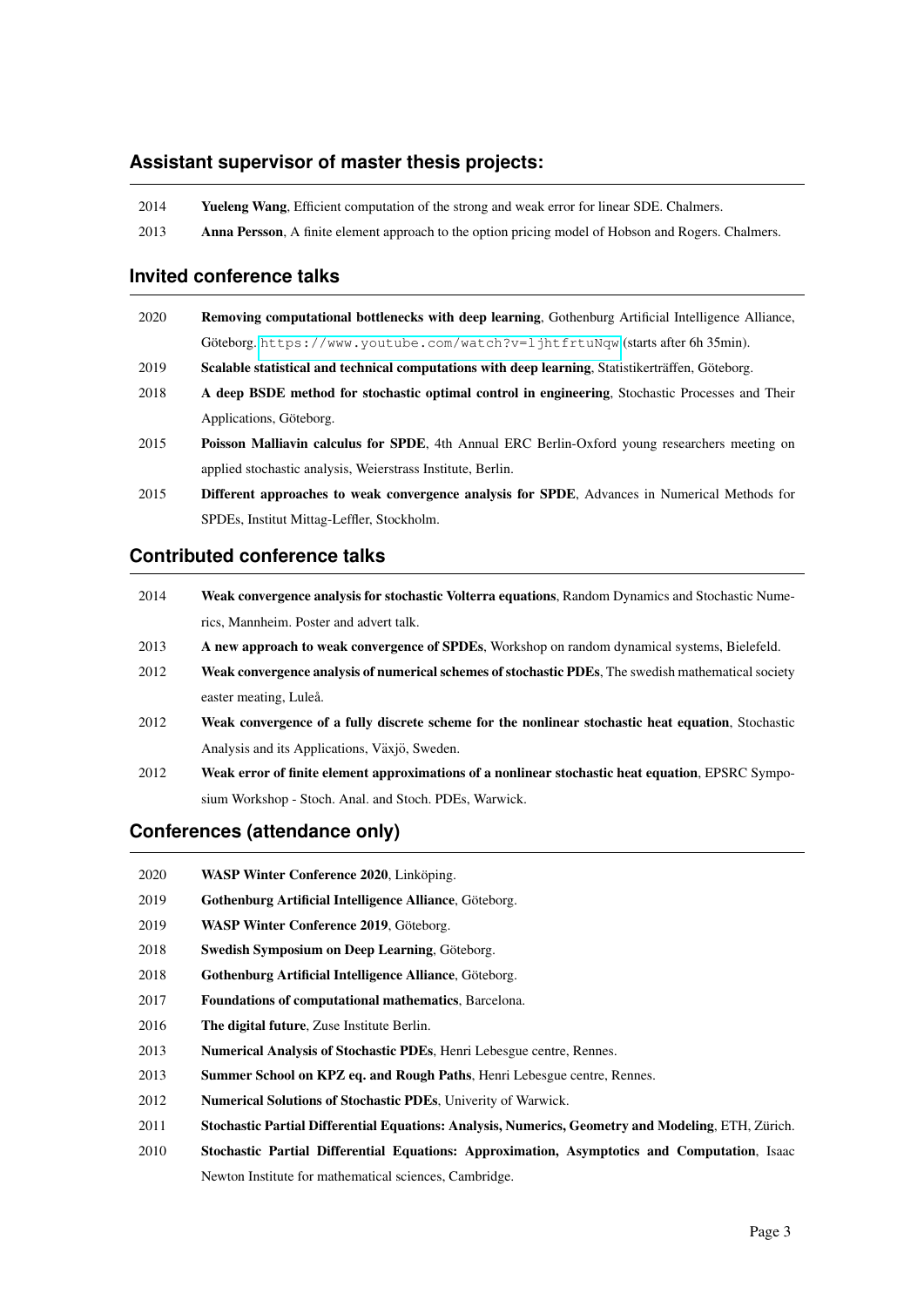## **Invited lectures**

| 2018 | <b>Deep learning for numerical PDE and approximate stochastic control, CAM, Chalmers, Göteborg.</b> |
|------|-----------------------------------------------------------------------------------------------------|
| 2016 | Kolmogorov equations in infinite dimensions, Stochastics seminar, Oxford.                           |
| 2015 | Mean-square convergence of the BDF2-Maruyama and backward Euler schemes for SDE with glo-           |
|      | bally monotone coefficients, CAM, Chalmers, Göteborg.                                               |
| 2015 | <b>Operator Riccati equations related to the boundary control of SPDE, CAM, Chalmers, Göteborg.</b> |
| 2015 | On the Markov semigroup related to stochastic evolution equation in Hilbert space, The Mathematics  |
|      | Colloquium, Linaeus University, Växjö.                                                              |
| 2014 | Weak convergence for SPDE: Three approaches, Computational stochastics seminar, Kaiserslautern.     |
| 2013 | A new approach to weak convergence of SPDE, Numerics Colloquium, Bielefeld.                         |
| 2012 | Malliavin calculus for SPDEs and weak convergence analysis for numerical schemes, Seminar for       |
|      | applied mathematics, ETH, Zürich.                                                                   |
| 2009 | <b>Weak Differentiability of BSDEs, Mathematical finance seminar, KTH, Stockholm</b>                |
| 2008 | Weak Differentiability of BSDEs, PhD student seminar, Humboldt Universität zu Berlin.               |

### **Docent lecture**

| 2020 |  |  |  | Riccati and Lyapunov equations for control and weak approximation of stochastic PDE, |  |  |
|------|--|--|--|--------------------------------------------------------------------------------------|--|--|
|      |  |  |  | Chalmers, Göteborg. https://www.youtube.com/watch?v=VoePEMaH1X0&fbclid=              |  |  |
|      |  |  |  | IwAR31d7TRfh22S33A9Q331Z6dn3aEjDLL9tr3VTUff4bdLM2bqNXnrxvL88s                        |  |  |

# **MeetUp lecture**

| 2018 | <b>Deep learning for equation solving and technical computations.</b> Gothenburg Artificial Intelligence Al- |
|------|--------------------------------------------------------------------------------------------------------------|
|      | $liance, Göteborg. https://www.voutube.com/watch?v=B9uqHq9Sv6q$                                              |

# **Research visits**

| 2014 | Guest of Raphael Kruse, <b>TU-Berlin</b> , 2 weeks.                                  |
|------|--------------------------------------------------------------------------------------|
| 2014 | Guest of Felix Lindner, <b>TU-Kaiserslautern</b> , 1 week.                           |
| 2013 | Guest of Wolf-Jüergen Beyn, Bielefeld University, 1 week.                            |
| 2013 | Guest of Boualem Djehiche, Royal Institute of Technology, Stockholm, 1 week.         |
| 2012 | Guest of Boualem Diehiche, <b>Royal Institute of Technology</b> , Stockholm, 1 week. |
| 2012 | Guest of Arnulf Jentzen, ETH Zürich, 1+1 weeks.                                      |
|      |                                                                                      |

# Referee for Scientific journals and proceedings

Communications in mathematical sciences (1), Mathematics of computations (2), Potential analysis (1) SIAM Journal of uncertainty quantification (2), SIAM Journal on Numerical Analysis (1), Discrete and continuous dynamical systems - A (1), Discrete and continuous dynamical systems - B (1), Journal of complexity (1), Journal of evolution equations (1), BIT Numerical Mathematics (1), Advances in difference equations (1), International journal of computer mathematics (1), Journal of applied mathematics (1), Abstract and applied mathematics (1), Mathematical and Scientific Machine Learning (1), International Journal of Remote Sensing (1), Journal of Computational and Applied Mathematics (1)